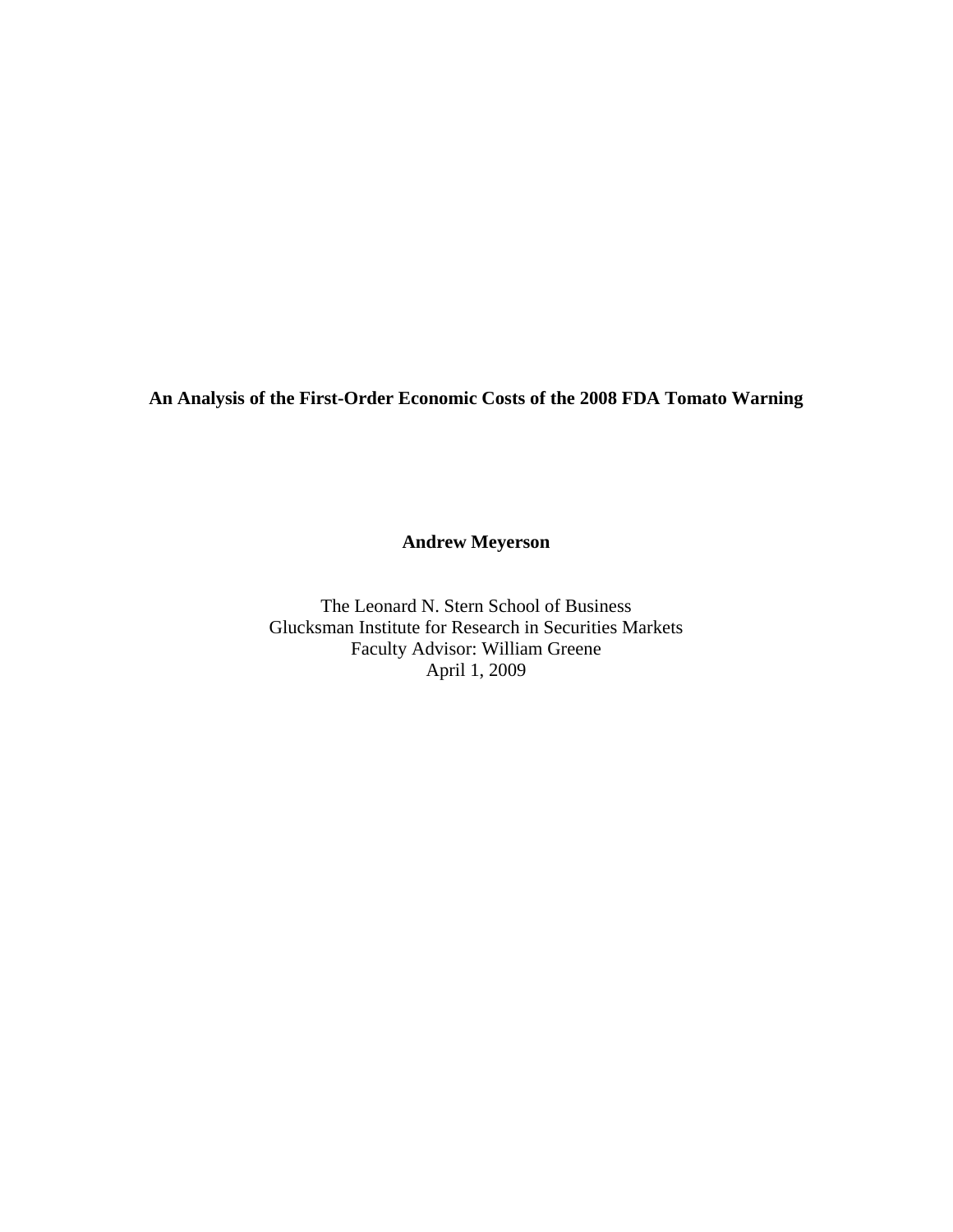# **I. Introduction**

 On June 7, 2008, the FDA issued a nationwide warning to consumers not to eat certain types of raw red tomatoes.<sup>[1](#page-1-0)</sup> This warning followed a June 3 warning that was localized to New Mexico and Texas.<sup>[2](#page-1-1)</sup> The reason for the warning was a sudden outbreak of salmonellosis, a form of food poisoning caused by the bacterium *Salmonella enteritidis*. [3](#page-1-2) Even more alarming was that it was *Salmonella* Saintpaul, a particularly uncommon strain of salmonella.<sup>[4](#page-1-3)</sup> At the time of the warning letter, since mid-April there had been a total of 145 cases of salmonellosis caused by Salmonella Saintpaul nationwide, including 23 hospitalizations.<sup>[5](#page-1-4)</sup> States affected included Arizona, California, Colorado, Connecticut, Idaho, Illinois, Indiana, Kansas, New Mexico, Oklahoma, Oregon, Texas, Utah, Virginia, Washington, and Wisconsin.<sup>[6](#page-1-5)</sup> Within a week, over 200 people had been sickened in almost half the country.<sup>[7](#page-1-6)</sup>

The warnings covered all red Roma, red plum and red round tomatoes and any other products containing these raw, red tomatoes. The consumer reaction was swift as people began avoiding not only the tomatoes included in the warning, but also all other varietals of tomatoes even though the FDA explicitly stated that some varieties were safe. Stores removed them from their shelves and restaurant customers began ordering their customary dishes without tomatoes.<sup>[8](#page-1-7)</sup>

<span id="page-1-0"></span><sup>&</sup>lt;sup>1</sup> Press Release, FDA, FDA Warns Consumers Nationwide Not to Eat Certain Types of Raw Red Tomatoes (June 7, 2008) [hereinafter FDA Recall June 7].

<span id="page-1-1"></span> $2^2$  Press Release, FDA, FDA Warns Consumers Nationwide Not to Eat Certain Types of Raw Red Tomatoes (June 3, 2008).

<span id="page-1-2"></span><sup>&</sup>lt;sup>3</sup> FDA Recall June 7, *supra* note 1.<br>
<sup>4</sup> *Id.*<br>
<sup>6</sup> *Id.*  $H$ .<br>
<sup>7</sup> Jerry Hirsch, *Tainted Terrate Mys* 

<span id="page-1-3"></span>

<span id="page-1-5"></span><span id="page-1-4"></span>

<span id="page-1-7"></span><span id="page-1-6"></span><sup>&</sup>lt;sup>7</sup> Jerry Hirsch, *Tainted Tomato Mystery*, L.A. TIMES, June 13, 2008, at C2.<br><sup>8</sup> *McDonald's Pulls Tomatoes: Recall Spreads After Salmonella Cases Reported*, THE CHARLESTON GAZETTE (W. Va.), June 10, 2008, at A1.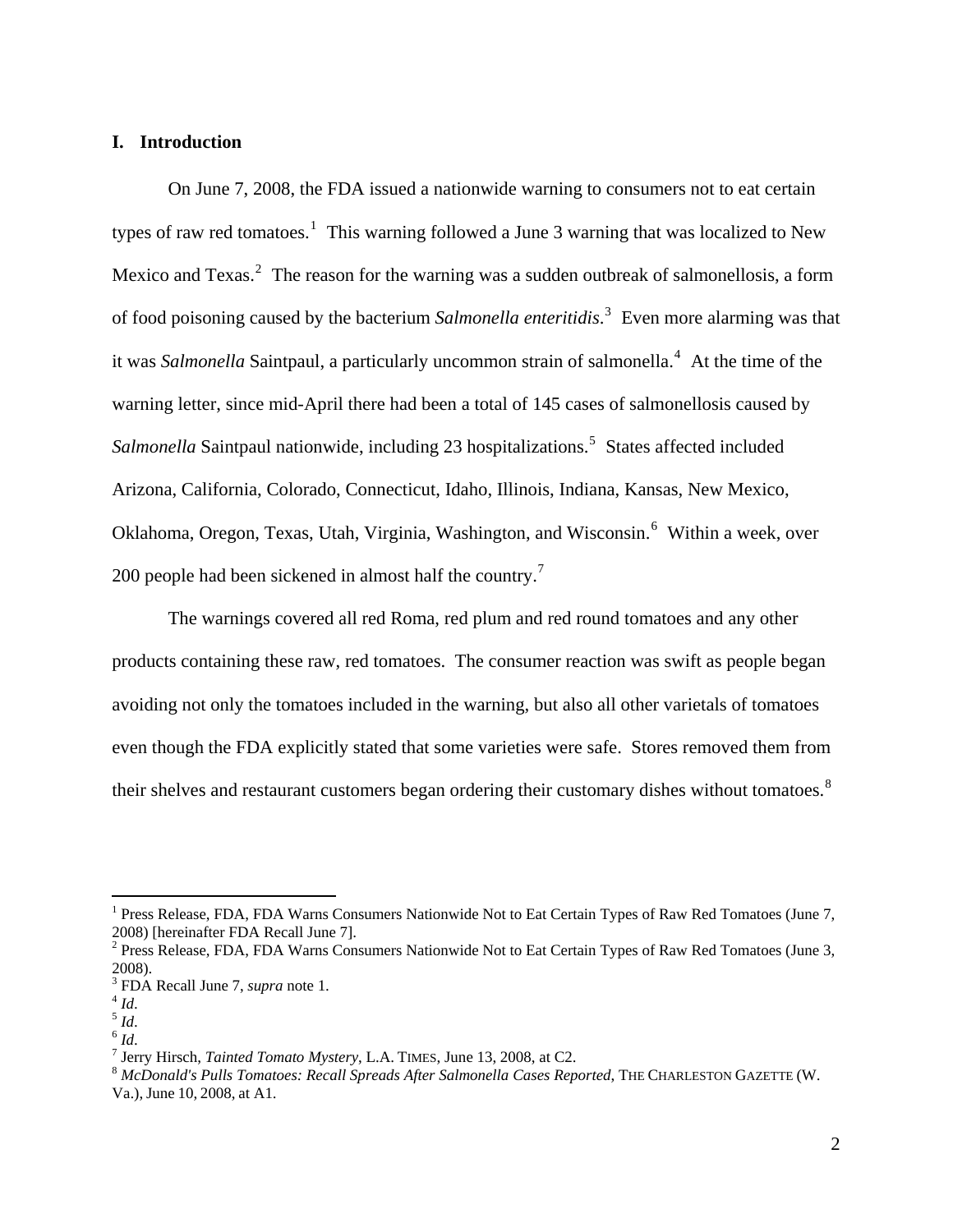On July 17, 2008, the FDA updated its warning to lift the ban on tomatoes. $9$  For more than a month, the tomato industry suffered tremendous crop and profit loss, with the main tomato trade unions estimating the ban costing tomato farmers hundreds of millions of dollars.<sup>[10](#page-2-1)</sup> While the FDA declared tomatoes safe to eat, it also acknowledged that the actual source of the salmonella outbreak was still not determined. This means that tomatoes were not the actual cause of the outbreak and the warning was unnecessary. Moreover, the FDA went on to issue a warning against raw jalapeno and raw serrano peppers from Mexico, which currently remains in effect indefinitely.

The FDA has an obligation to protect the health of United States citizens, which includes warning the public about the sources of potential food-borne illnesses. However, there are also significant financial and economic consequences to food producers, manufacturers, and retailers that are subject to a FDA warning. Although the FDA recognizes crops spoil and can only be sold during a certain period of time, it still issues warnings regularly that may cause significant harm throughout the supply chain.

This paper seeks to determine the nature of the economic costs caused by a FDA produce warning such as the tomato warning this past summer. Through analysis and anecdotes, it will be determined who along the supply chain bears the costs, the nature of the costs, the hypothesized amount of the costs, and suggestions going forward to further explore the issue.

### **II. Food Processing, Retail, and Large Restaurants: Public Company Analysis**

 The downstream portions of the tomato supply chain are comprised mostly of companies that engage in food processing, food retail, and restaurants. Food processing includes companies that manufacture canned and jarred goods that contain tomatoes. This would include, for

<sup>&</sup>lt;sup>9</sup> Press Release, FDA, FDA Lifts Warning About Eating Certain Types of Tomatoes (July 17, 2008).

<span id="page-2-1"></span><span id="page-2-0"></span><sup>10</sup> Dean Best, *FDA Faces Rotten Tomatoes Amid Salmonella Scare*, JUST-FOOD, June 12, 2008.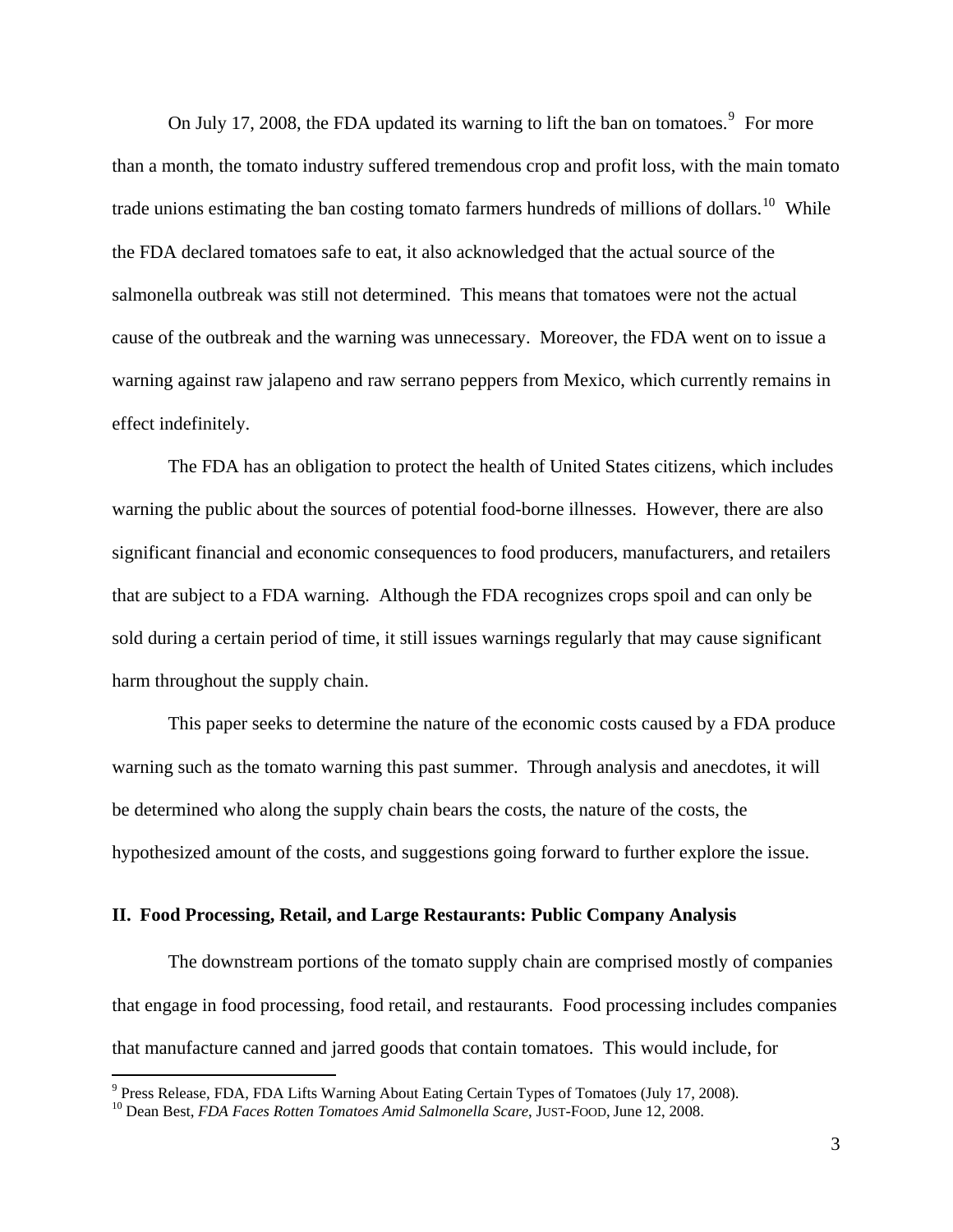instance, companies such as Campbell Soup and Heinz, two companies that consistently use tomatoes in the processed products they sell. Retail companies include grocery stores such as Kroger and other forms of food retail such as SYSCO. Restaurants include both fast food restaurants like McDonalds as well as sit-down restaurants like Olive Garden (owned by Darden Restaurants).

 These companies are all relatively large and the vast majority of them are public. It would be expected that any economic costs borne by these companies would be reflected in their stock prices, especially in the short term. Thus, by looking at a broad set of companies within these three verticals, it should be possible to assess whether they were significantly affected by the FDA warning. The companies included in the analysis are listed in Table 1. For consistency, only companies listed on the New York Stock Exchange were included. To test for an effect in the stock price from the warning, the change in stock price of each company was regressed against the change in the value of the NYSE from the period of May 12, 2008 through August 1, 2008 with additional variables surrounding the issuance and repeal of the warning. By analyzing the p-value of the coefficients of these variables, it can be determined whether it is statistically probable that the movement in the company's stock price was due to the news of the tomato warning. The results of the regression analysis are in Table 2.

 Using a 0.05 significance level, the results strongly suggest that the stock prices of these companies at the time of the warning issuance and retraction were unaffected by these events. Of the 25 companies, only two, Safeway and Ruddick Corporation, exhibited a statistically significant connection between the stock prices and the two periods. Since both of these companies are in the Food Retail vertical, perhaps this indicates that there was an effect for these companies. However, while the significant period for Ruddick was when the warning was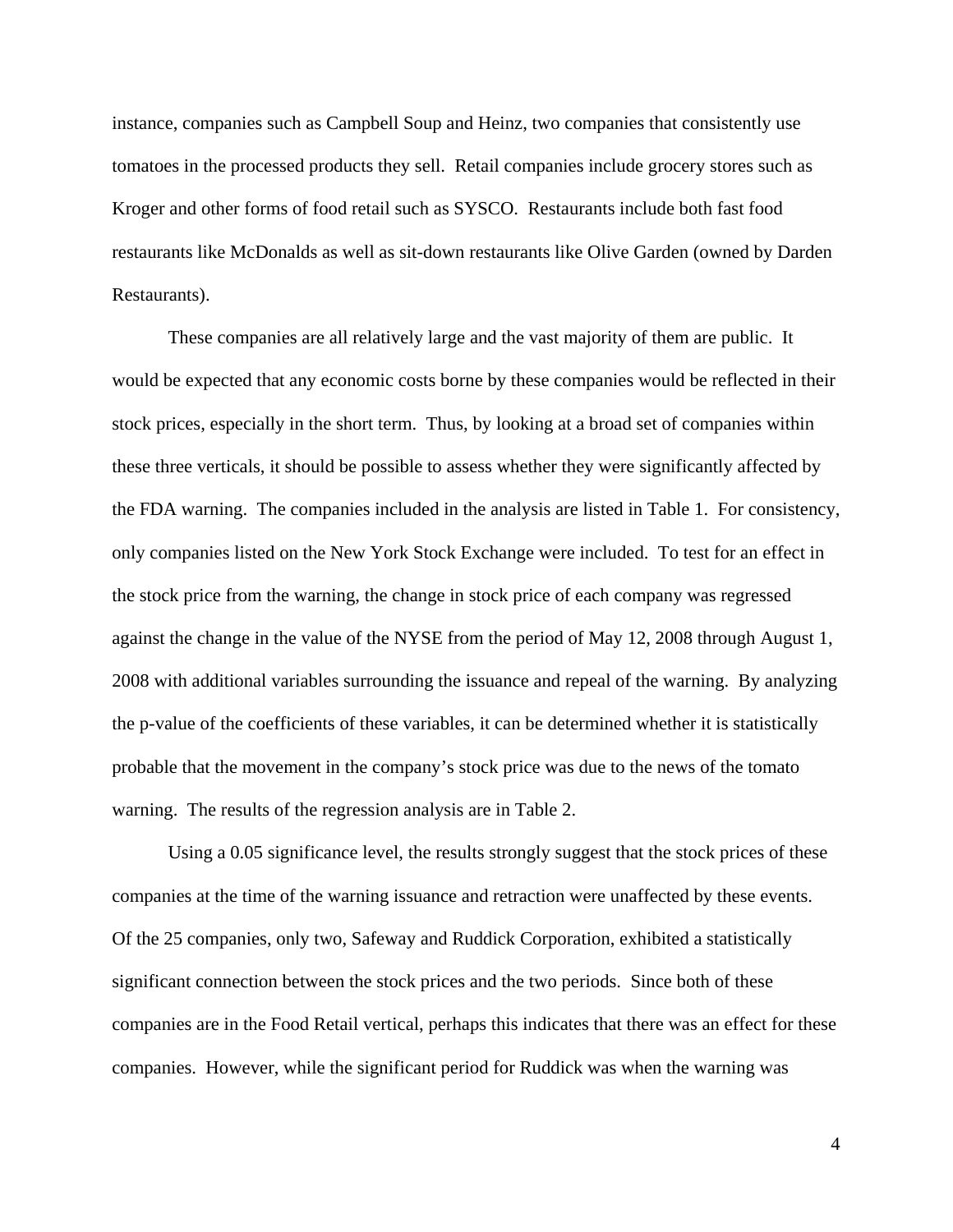<span id="page-4-0"></span>issued, for Safeway it was when the warning was rescinded. The extremely high p-values for the other companies coupled with the fact that ultimately there was only one company with a statistically significant result in each period strongly suggests that a factor other than the FDA tomato warning is influencing the results for these two companies. In fact, Safeway both released its earnings and trimmed its sales projections date as the FDA rescinded its warning.<sup>[11](#page-4-0)</sup> Similarly, Ruddick announced a joint venture for its industrial yarn spinning business within days of the FDA issuing its warning.<sup>[12](#page-4-0)</sup> In both instances, this alternative company-specific news is more likely the reason why there was a reaction in their stock prices than the tomato warning.

 A lack of significant effect among the downstream supply chain makes sense. Each of these firms is large and is well-diversified. Although all of these companies removed tomatoes due to the warning, they have so many other products available for sale that the overall effect on their earnings is not significant.<sup>[13](#page-4-0)</sup> A restaurant could, for instance, serve the same sandwich but leave off the tomatoes. Further, because not all tomatoes were subject to the warning, several of these companies were able to find substitutes.<sup>[14](#page-4-0)</sup> Thus, if one were to examine only the downstream public-company supply chain, a FDA produce warning seemingly has little economic impact.

#### **III.Small Restaurants, Distributors, Farmers, and Migrants: Private Stakeholders**

The main force protecting the public-company downstream supply chain is diversification. However, diversification is increasingly more difficult the smaller the company and the further upstream the supply chain a company is. For this reason, small restaurants, the tomato distributors, farmers, and field workers were all significantly affected by the tomato

<sup>&</sup>lt;sup>11</sup> David Kesmodel, Safeway Shares Tumble As Co Trims Sales Projections, WALL ST. J., July 17, 2008.

<sup>&</sup>lt;sup>12</sup> Vardham Textiles in Joint Venture with US Company, BUS. OF FASHION, May 31, 2008, at 47.<br><sup>13</sup> Interview with Reggie Brown, Executive Vice President, Fla. Tomato Growers Exch., on phone (Feb. 27, 2009).

<sup>14</sup> David Hutton, *Demand Rises for Canadian Tomatoes*, THE GLOBE AND MAIL (Can.), June 10, 2008.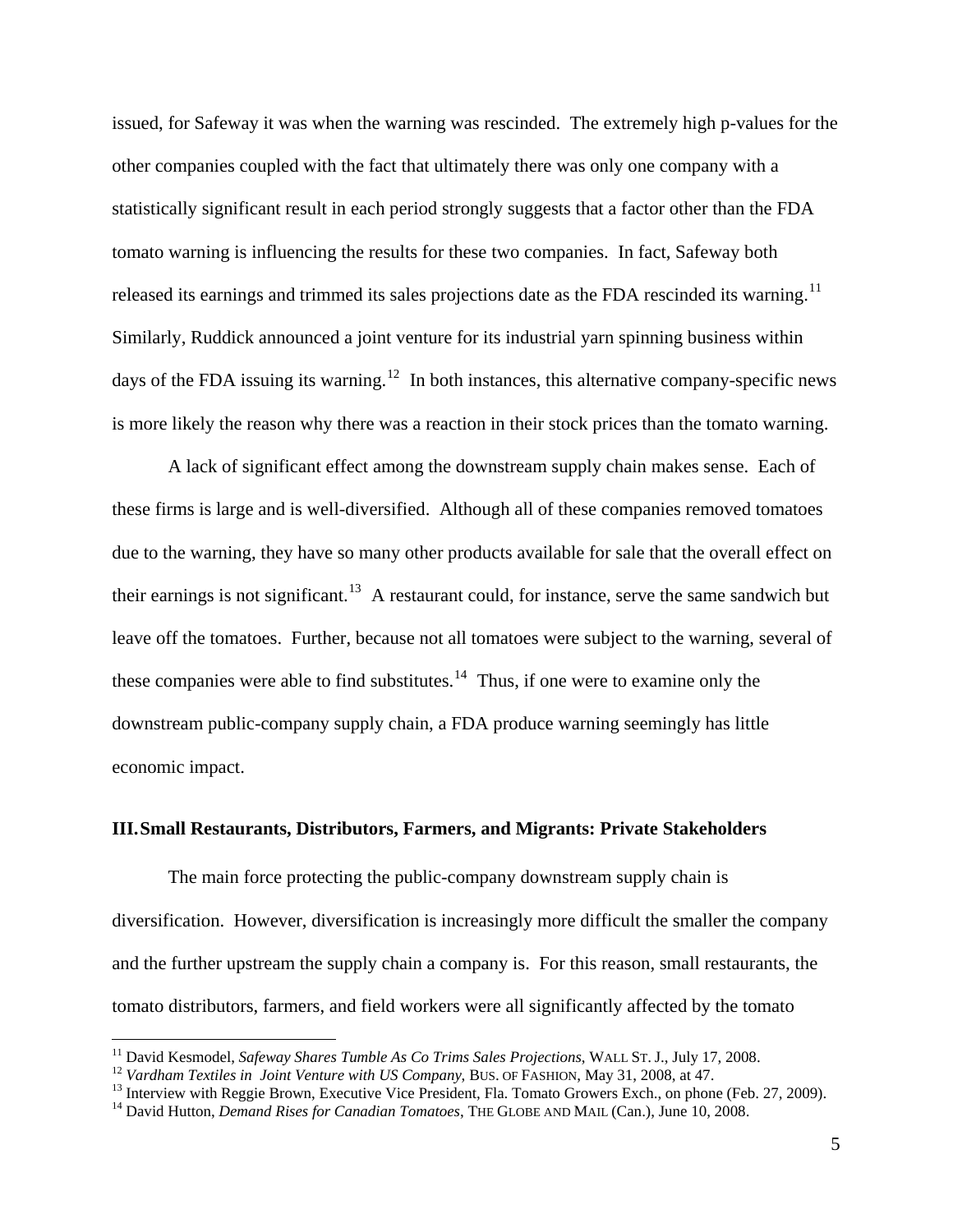<span id="page-5-0"></span>warning. Since virtually all of these stakeholders are private, though, precisely quantifying the economic cost of the tomato recall is problematic. As a result, the magnitude of the effect on these stakeholders will be determined through personal interviews and the public information they have made available in the press. Further complicating matters is that the geographic diversity in the source of tomatoes and the multiple varietals of tomatoes that can be grown in each location prevent generalizations about the industry as a whole. For this reason, this analysis will focus predominantly on the Florida tomato industry because it was the part of the overall tomato industry most affected by the warning.

Florida is the United States' largest producer of tomatoes, producing an annual crop that is valued between \$500 million and \$700 million.<sup>[15](#page-5-0)</sup> In 2006-2007, Florida's tomato industry had an estimated total direct and indirect economic impact of \$1.1 billion, providing over 15,700 jobs and contributing \$58 million indirectly to local and state tax revenue streams.<sup>[16](#page-5-0)</sup> Florida is responsible for roughly 50% of all fresh tomatoes consumed in the United States each year and for 95% of the domestically produced tomatoes consumed in the country between October and June.<sup>[17](#page-5-0)</sup> Since this includes the time of the outbreak, a large focus of the FDA's investigation was on Florida. What the FDA warning created was a perfect storm that caused harm to the tomato industry on many fronts.

#### *III.1 The Immediate Disintegration of the Market*

 Once the FDA officially released its warning, there was a quick reaction from restaurants and grocery stores as all removed tomatoes from sale. Although they were not required to do so, they all did out of a concern for both litigation and the bad reputational hit that would result from

<sup>15</sup> Julie Jargon, *Grocers and Restaurants Toss Out Tomatoes – Salmonella Scare Delivers a Blow to Crop's Growers*, WALL ST. J., June 10, 2008.<br><sup>16</sup> Commissioner Charles Bronson Announces Florida Tomatoes Deemed Safe by the FDA, US FED NEWS, June 10,

<sup>2008 [</sup>hereinafter Commissioner Bronson].

<sup>&</sup>lt;sup>17</sup> Florida Tomato Bits and Pieces, Florida Tomatoes, http://www.floridatomatoes.org/bitsandpieces.html.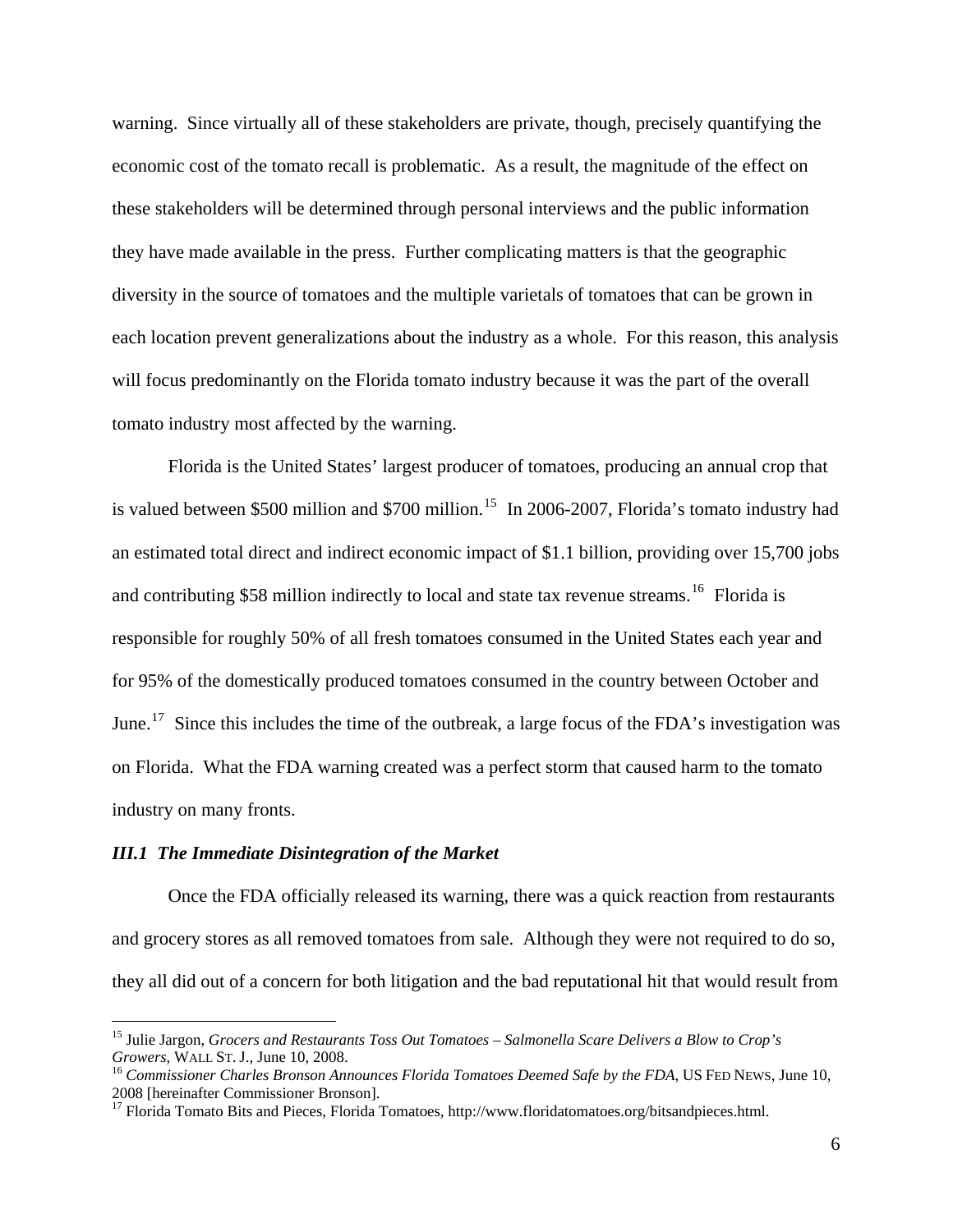<span id="page-6-0"></span>one of their customers getting sickened from a tainted tomato they sold.<sup>[18](#page-6-0)</sup> In several instances, the stores were able to return the tomatoes to their distributors for a refund but in most cases the tomatoes had to be thrown out. While large corporations can handle these losses, smaller restaurants could not. The National Restaurant Association claimed that its members lost more than \$100 million due to the warning.<sup>[19](#page-6-0)</sup> Further, while some companies were able to return their tomatoes, the loss was pushed back upstream towards the distributors and growers. Without anyone to sell their produce to, the tomato industry, especially in Florida, was completely halted.<sup>[20](#page-6-0)</sup> It is estimated that Florida alone had \$40 million worth of tomatoes in the distribution system at the time which could not be sold. $^{21}$  $^{21}$  $^{21}$ 

 Further, with no market for their products but fruit ready to be picked, several farmers chose to let the tomatoes rot on the vines rather than pay the cost to pick them.<sup>[22](#page-6-0)</sup> Because of the gentle handling required for tomatoes, tomatoes have to be harvested by hand. At the peak of Florida's tomato season, over 33,000 workers are employed to pick and process the fruit.<sup>[23](#page-6-0)</sup> However, most of these workers are paid by the day and if there are no crops to pick then they do not get paid. With no alternatives, these migrant workers are effectively unemployed and unable to make a living.<sup>[24](#page-6-0)</sup> Their loss of income cannot be replaced and are a true economic loss.<sup>[25](#page-6-0)</sup>

#### *III.2 Unclear Communication from the FDA and Guilt by Association*

<sup>&</sup>lt;sup>18</sup> Mike Stobbe and Seth Borenstein, *Why did food sellers treat tomatoes like hot potatoes?*, ASSOCIATED PRESS NEWSWIRES, June 10, 2008.<br><sup>19</sup> Editorial, *FDA's Ineffective Tomato Probe is Economic Hurricane for State*, TAMPA TRIB., July 2, 2008.

<sup>&</sup>lt;sup>20</sup> Julie Jargon, *supra* note 15.<br>
<sup>21</sup> *Id.*<br>
<sup>22</sup> Interview with Reggie Brown, *supra* note 13.<br>
<sup>23</sup> Facts and Sizes, Florida Tomatoes, http://www.floridatomatoes.org/facts.html.<br>
<sup>24</sup> Alejandro Lazo, *Virginia Tomat*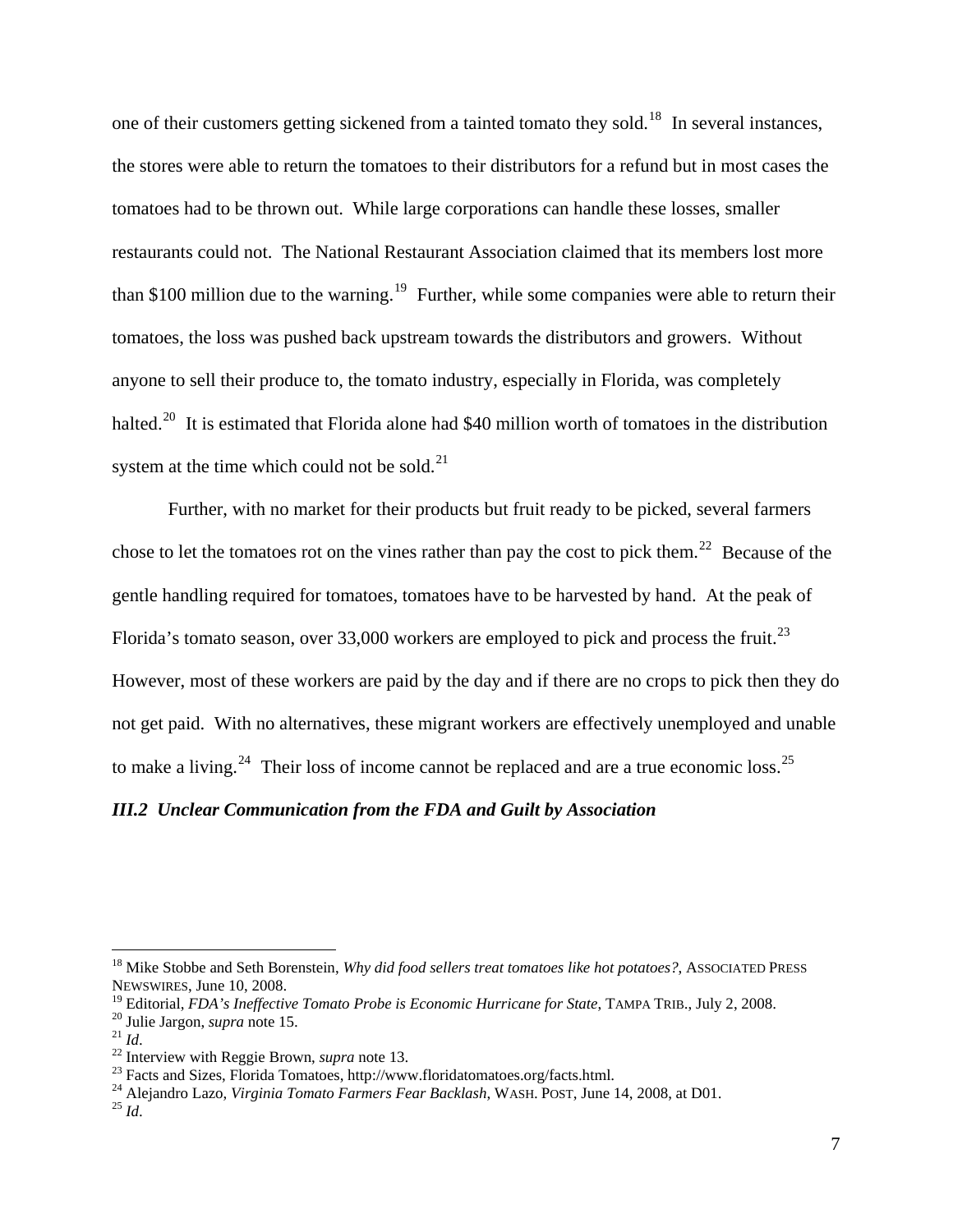<span id="page-7-0"></span> When the FDA released its nationwide warning letter, it included a list of states and countries that were not subject to the warning.<sup>[26](#page-7-0)</sup> The FDA did this in an attempt to be more communicative with the public, but instead it only created confusion.<sup>[27](#page-7-0)</sup> As a result, while both certain varieties and certain growing states were safe, consumers avoided all tomatoes as a precaution.[28](#page-7-0) For instance, farmers in California, the nation's second largest tomato producer and a state on the original safe-list, initially had their produce returned to them despite the FDA saying it was safe to eat.<sup>[29](#page-7-0)</sup> The public eventually received more clarity as to which tomatoes were safe, but millions of dollars were unnecessarily lost in the meantime.

### *III.3 Unstable Prices*

 Beyond "guilt by association," the FDA safe-list had other consequences the FDA likely did not intend that greatly affected the tomato industry. Since states were only slowly being added to the safe-list, the states that were on the list were able to enjoy premium prices for their tomatoes<sup>[30](#page-7-0)</sup> while those left off were either not able to sell their tomatoes at all or only at a severe discount.<sup>[31](#page-7-0)</sup> This is because the largest tomato-producing state, Florida, was left off the original list, severely decreasing the available supply of tomatoes.<sup>[32](#page-7-0)</sup> Since only field-grown tomatoes were included, hot house tomatoes and the other safe varieties witnessed significant increases in their price as retailers and consumers scrambled for alternatives from the varieties included in the warning.<sup>[33](#page-7-0)</sup> Also of note is that the vast majority of the "safe" varietals came from Canada and

<sup>&</sup>lt;sup>26</sup> FDA Recall June 7, *supra* note 1.<br><sup>27</sup> Editorial, *Rotten Tomato Response*, ALBANY TIMES UNION (N.Y.), June 12, 2008.<br><sup>28</sup> Id.<br><sup>29</sup> Joseph Ascenzi, *Tomato Crisis Endures*, BUS. PRESS, June 12, 2008.<br><sup>30</sup> Nancy Luna

<sup>(</sup>Tex.), June 12, 2008.

<sup>32</sup> Interview with Reggie Brown, *supra* note 13. 33 David Hutton, *supra* note 14.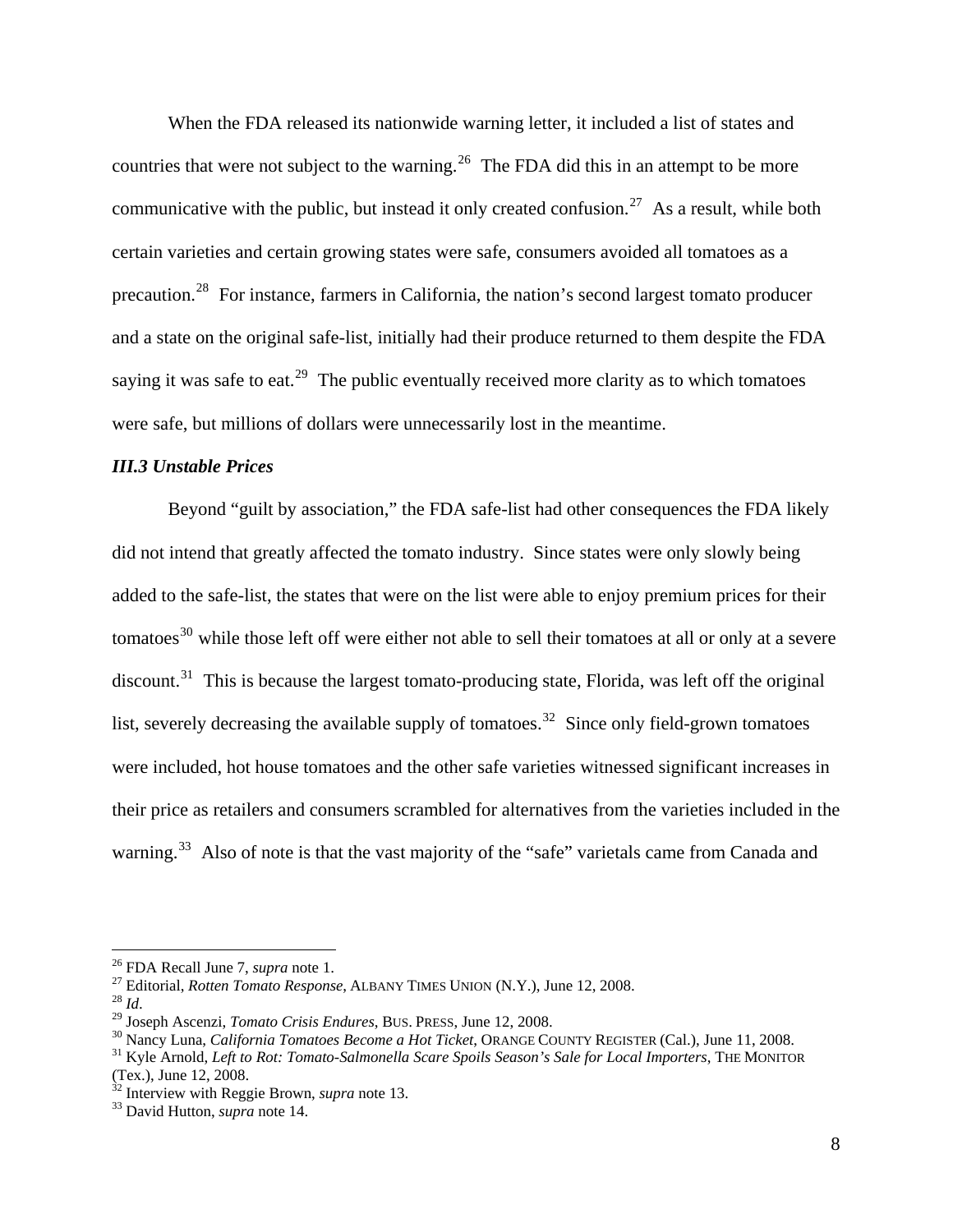<span id="page-8-0"></span>Mexico meaning that the beneficiaries were not domestic farmers.<sup>[34](#page-8-0)</sup> Further, as more and more states were added to the list, the premiums that could be paid disappeared as more supply was allowed to come to the market. As a result, there was a strong competitive advantage to being included on the safe-list as quickly as possible. For instance, from the beginning, Florida farmers insisted that their tomatoes were safe, but because they did not get FDA approval until three days after the initial warning, trucks carrying Florida tomatoes were consistently turned away.[35](#page-8-0)

Because of problems with the information flow from the FDA, states also spent significant sums on advertising their state's inclusion on the safe-list.<sup>[36](#page-8-0)</sup> However, even the advertising was not enough to recoup the losses. As a result, Florida witnessed a significant reduction in both the amount and price of tomatoes it normally sells.<sup>[37](#page-8-0)</sup> Before the issuance of the warning, Florida tomatoes were selling for around \$15-\$17 per crate with an upward trend in the price.<sup>[38](#page-8-0)</sup> At the issuance of the warning, they could not be sold at any price and currently, 10 months after the warning, they only sell for \$7-\$8 a crate.<sup>[39](#page-8-0)</sup> Because tomatoes are a commodity, recuperation of the losses cannot be passed on to consumers, meaning the farmers have to shoulder the burden. The rapid price fluctuations have created a lot of uncertainty for the farmers and it has affected their decisions about how many tomatoes to plant for the coming season.<sup>[40](#page-8-0)</sup> While some farmers were able to take advantage of the warning by either selling a

<sup>&</sup>lt;sup>34</sup> Interview with Reggie Brown, *supra* note 13.

 $^{35}$  Russel Ray, Florida Tomatoes Rejected Over Scare, TAMPA TRIB., June 10, 2008.<br><sup>36</sup> Agriculture & Industries Commissioner Sparks: Alabama Grown Tomatoes on FDA "Safe to Eat" List, US FED NEWS, June 9, 2008; Stephanie Hoops, *Tomato Ban Raises Concerns; California Crop Not Ties to Salmonella*, VENTURA COUNTY STAR (Cal.), June 10, 2008; Commissioner Bronson, *supra* note 16.<br><sup>37</sup> Interview with Reggie Brown, *supra* note 13.<br><sup>38</sup> *Id*. <sup>39</sup> *Id*. <sup>40</sup> *Id*.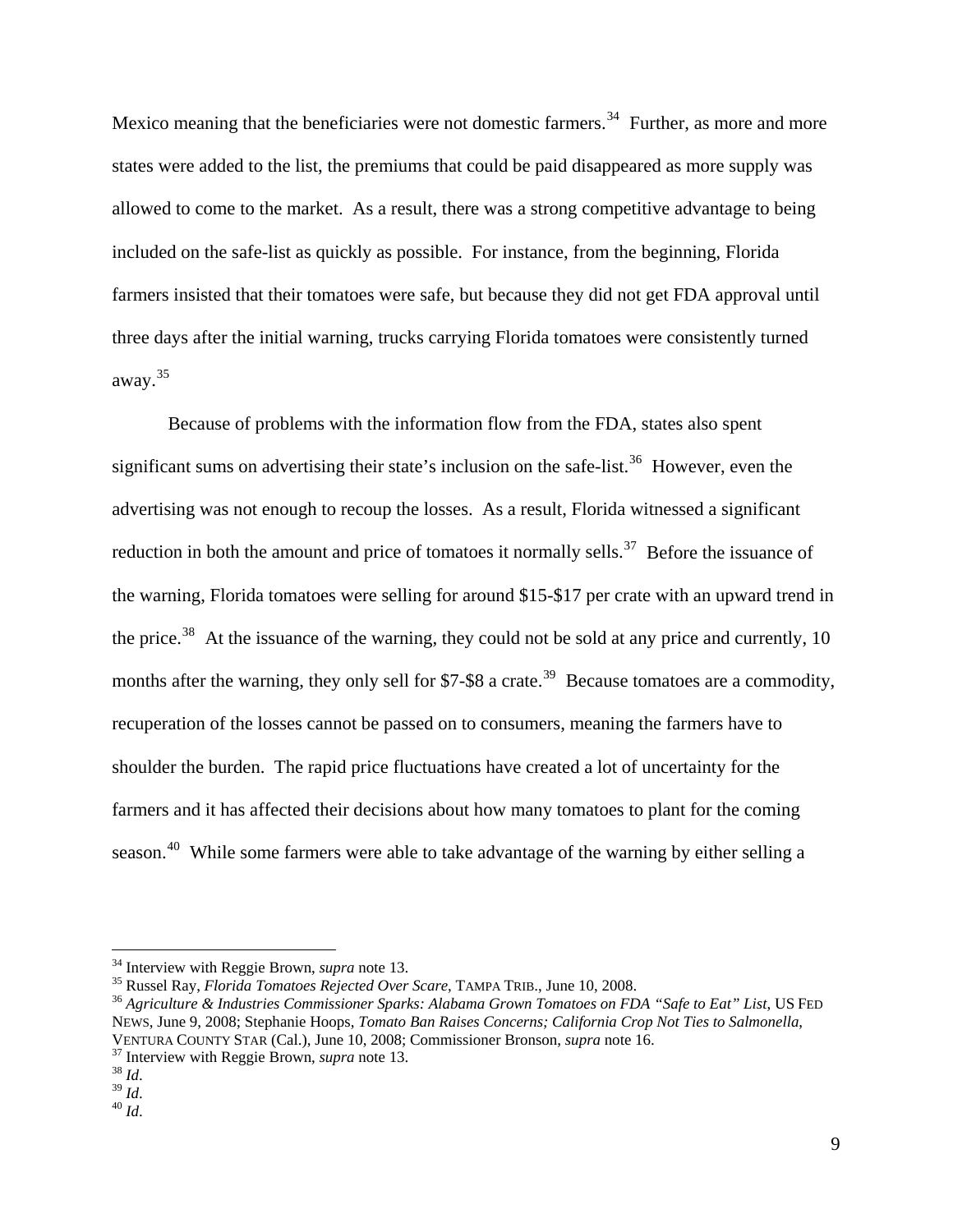<span id="page-9-0"></span>different variety or being from a "safe" state, there is an overall net loss to the industry as a whole.

# *III.4 No Insurance Reimbursement*

 Farmers are able to obtain crop insurance to protect themselves against crop loss due to inclement weather and other factors.<sup>[41](#page-9-0)</sup> Included in these factors is reimbursement for a FDA recall. However, since the FDA never issued a recall in this instance, the farmers' crop insurance will not reimburse them for any of the losses they sustained as a result of the warning.<sup>[42](#page-9-0)</sup> This means that the farmers would have been better off with a hurricane destroying their fields than the FDA warning.

### *III.5 Long-term Consumer Reaction*

 The most significant cost farmers anticipate from the whole episode is the damage to the tomato's image in the eyes of consumers. $43$  The tomato industry had already witnessed the effect of a salmonella scare on the spinach industry a year earlier and knew that demand for spinach was still much lower than the pre-recall levels.<sup>[44](#page-9-0)</sup> The extreme media coverage of the incident created tremendous apprehension among consumers about the safety of tomatoes. A poll commissioned by Deloitte Consulting found that 57% of respondents have stopped eatin g a particular food, either temporarily or permanently, following a recall.<sup>[45](#page-9-0)</sup> It is precisely these kinds of statistics that worry the tomato industry.<sup>[46](#page-9-0)</sup> It has recognized it is in a battle to win back consumers' trust in order to ensure future demand for tomatoes grows. Still, once the loss of future demand is factored in, the losses due to the FDA warning increase significantly.

<sup>&</sup>lt;sup>41</sup> Interview with Dr. Mervin Kramer, President, EHA Consulting Group, on phone (Nov. 20, 2008).

<sup>42</sup> Kris Hundley and Jessica Vander Velde, *Tomato Growers Predict Pasting*, ST. PETERSBURG TIMES (Fla.), June 12, 2008.<br> $43$  Interview with Reggie Brown, *supra* note 13.

<sup>44</sup> *Id.*<br><sup>44</sup> *Id.* 5 Syantani Chatterjee and Enn Zureick, *New U.S. Food Safety Scare Takes Toll on Consumers*, REUTERS NEWS, June 10, 2008.

<sup>46</sup> Interview with Reggie Brown, *supra* note 13.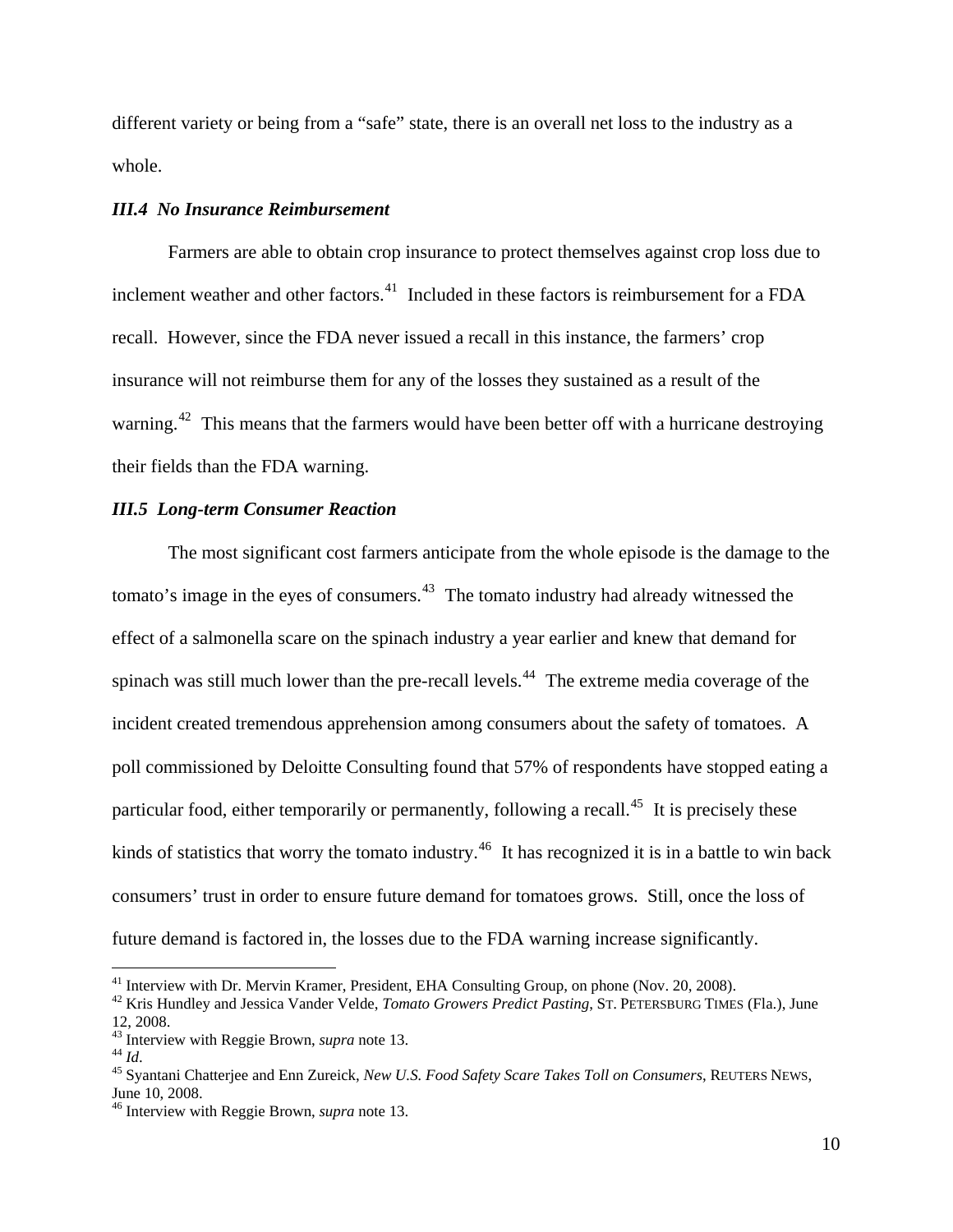### <span id="page-10-0"></span>**IV. Conclusion and Next Steps**

Overall, the FDA tomato warning is an episode both the tomato industry and the FDA wish never happened. The FDA came out poorly for being unable to identify the source of the outbreak and causing a public panic at the expense of the tomato industry. The agency faced tough criticism and renewed calls for change.<sup>[47](#page-10-0)</sup> Future work should include an investigation of the most cost-effective ways for the FDA to ensure public health while doing as little harm as possible to particular industries.

The full extent of the damage is hard to quantify. Current estimates from the Florida Tomato Growers Exchange put the total losses due to the FDA's actions at \$500 million, the value of a full year's crop;<sup>[48](#page-10-0)</sup> Georgia estimated its losses at around \$8 million;<sup>[49](#page-10-0)</sup> a single distributor in Texas estimated its own individual loss at half a million dollars;<sup>[50](#page-10-0)</sup> and the National Restaurant Association estimated its members' losses at \$100 million.<sup>[51](#page-10-0)</sup> Going forward, it would be beneficial to be able to accurately quantify the true costs to the industry. Regardless, the tomato industry suffered tremendous economic harm and its effects will likely be felt for years to come.

<sup>&</sup>lt;sup>47</sup> Dean Best, *supra* note 10.<br><sup>48</sup> Tom Bayles, *Tomato Growers Fault FDA for Losses*, SARASOTA HERALD-TRIB. (Fla.), July 1, 2008, at D1.

<sup>49</sup> Elizabeth Lee, *Financial Losses Add Up as Tomato-Related Outbreak Lingers*, ATLANTA J.-CONST., June 27, 2008, at E1.

<sup>50</sup> Kyle Arnold, *supra* note 29. 51 Editorial, *supra* note 19.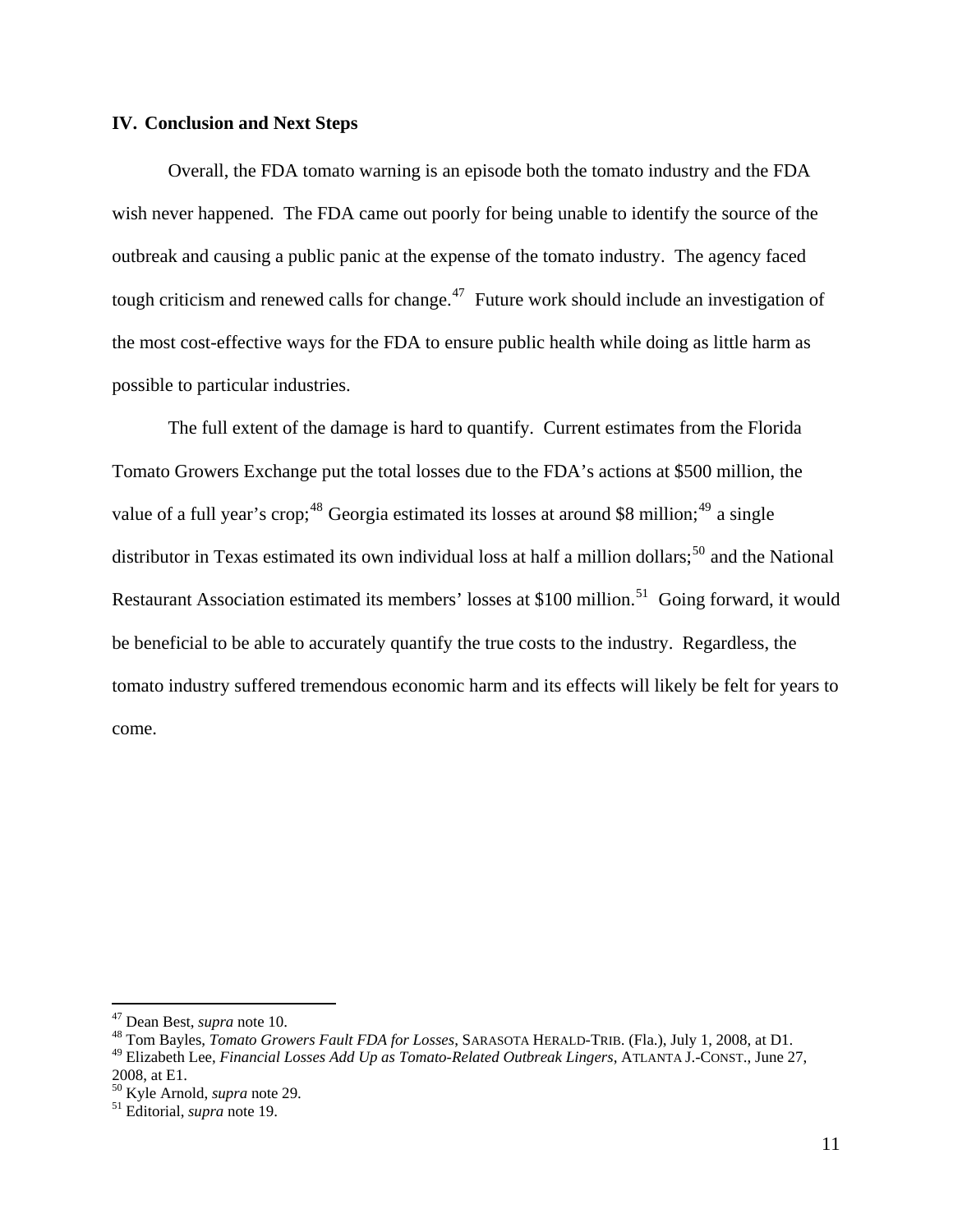#### **VII. References**

- *Agriculture & Industries Commissioner Sparks: Alabama Grown Tomatoes on FDA "Safe to Eat" List*, US FED NEWS, June 9, 2008.
- Alejandro Lazo, *Virginia Tomato Farmers Fear Backlash*, WASH. POST, June 14, 2008, at D01.
- *Commissioner Charles Bronson Announces Florida Tomatoes Deemed Safe by the FDA*, US FED NEWS, June 10, 2008.
- David Hutton, *Demand Rises for Canadian Tomatoes*, THE GLOBE AND MAIL (Can.), June 10, 2008.
- David Kesmodel, *Safeway Shares Tumble As Co Trims Sales Projections*, WALL ST. J., July 17, 2008.
- Dean Best, *FDA Faces Rotten Tomatoes Amid Salmonella Scare*, JUST-FOOD, June 12, 2008.
- Editorial, *FDA's Ineffective Tomato Probe is Economic Hurricane for State*, TAMPA TRIB., July 2, 2008.
- Editorial, *Rotten Tomato Response*, ALBANY TIMES UNION (N.Y.), June 12, 2008.
- Elizabeth Lee, *Financial Losses Add Up as Tomato-Related Outbreak Lingers*, ATLANTA J.- CONST., June 27, 2008, at E1.
- Facts and Sizes, Florida Tomatoes, http://www.floridatomatoes.org/facts.html.
- Florida Tomato Bits and Pieces, Florida Tomatoes, http://www.floridatomatoes.org/ bitsandpieces.html.
- Interview with Dr. Mervin Kramer, President, EHA Consulting Group, on phone (Nov. 20, 2008).
- Interview with Reggie Brown, Executive Vice President, Fla. Tomato Growers Exch., on phone (Feb. 27, 2009).
- Jerry Hirsch, *Tainted Tomato Mystery*, L.A. TIMES, June 13, 2008, at C2.
- Joseph Ascenzi, *Tomato Crisis Endures*, BUS. PRESS, June 12, 2008.
- Julie Jargon, *Grocers and Restaurants Toss Out Tomatoes Salmonella Scare Delivers a Blow to Crop's Growers*, WALL ST. J., June 10, 2008.
- Kris Hundley and Jessica Vander Velde, *Tomato Growers Predict Pasting*, ST. PETERSBURG TIMES (Fla.), June 12, 2008.
- Kyle Arnold, *Left to Rot: Tomato-Salmonella Scare Spoils Season's Sale for Local Importers*, THE MONITOR (Tex.), June 12, 2008.
- *McDonald's Pulls Tomatoes: Recall Spreads After Salmonella Cases Reported*, THE CHARLESTON GAZETTE (W. Va.), June 10, 2008, at A1.
- Mike Stobbe and Seth Borenstein, *Why did food sellers treat tomatoes like hot potatoes?*, ASSOCIATED PRESS NEWSWIRES, June 10, 2008.
- Nancy Luna, *California Tomatoes Become a Hot Ticket*, ORANGE COUNTY REGISTER (Cal.), June 11, 2008.
- Press Release, FDA, FDA Warns Consumers Nationwide Not to Eat Certain Types of Raw Red Tomatoes (June 3, 2008).
- Press Release, FDA, FDA Warns Consumers Nationwide Not to Eat Certain Types of Raw Red Tomatoes (June 7, 2008)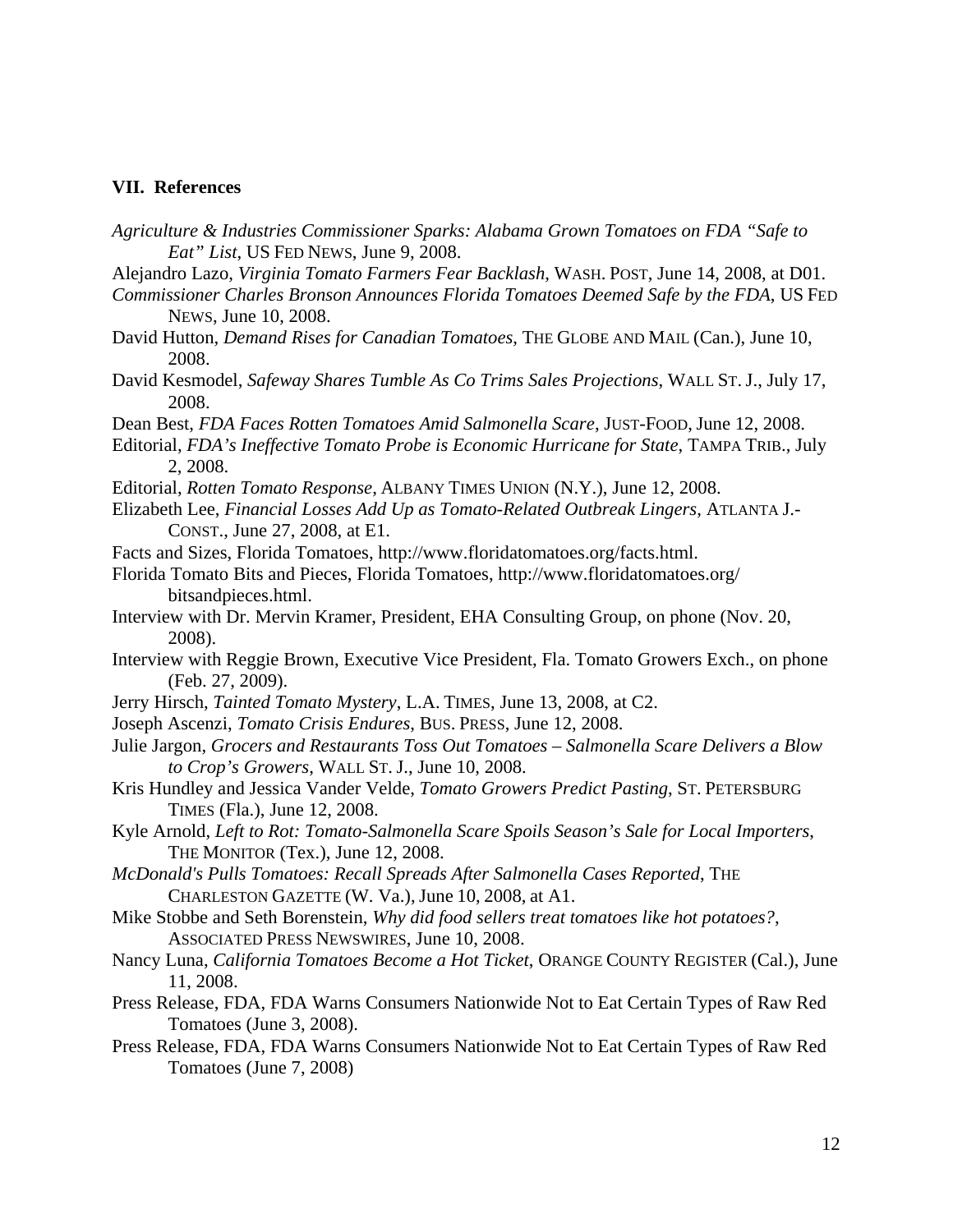- Press Release, FDA, FDA Lifts Warning About Eating Certain Types of Tomatoes (July 17, 2008).
- Russel Ray, *Florida Tomatoes Rejected Over Scare*, TAMPA TRIB., June 10, 2008.
- Stephanie Hoops, *Tomato Ban Raises Concerns; California Crop Not Ties to Salmonella*, VENTURA COUNTY STAR (Cal.), June 10, 2008
- Syantani Chatterjee and Enn Zureick, *New U.S. Food Safety Scare Takes Toll on Consumers*, REUTERS NEWS, June 10, 2008.
- Tom Bayles, *Tomato Growers Fault FDA for Losses*, SARASOTA HERALD-TRIB. (Fla.), July 1, 2008, at D1.
- *Vardham Textiles in Joint Venture with US Company*, BUS. OF FASHION, May 31, 2008, at 47.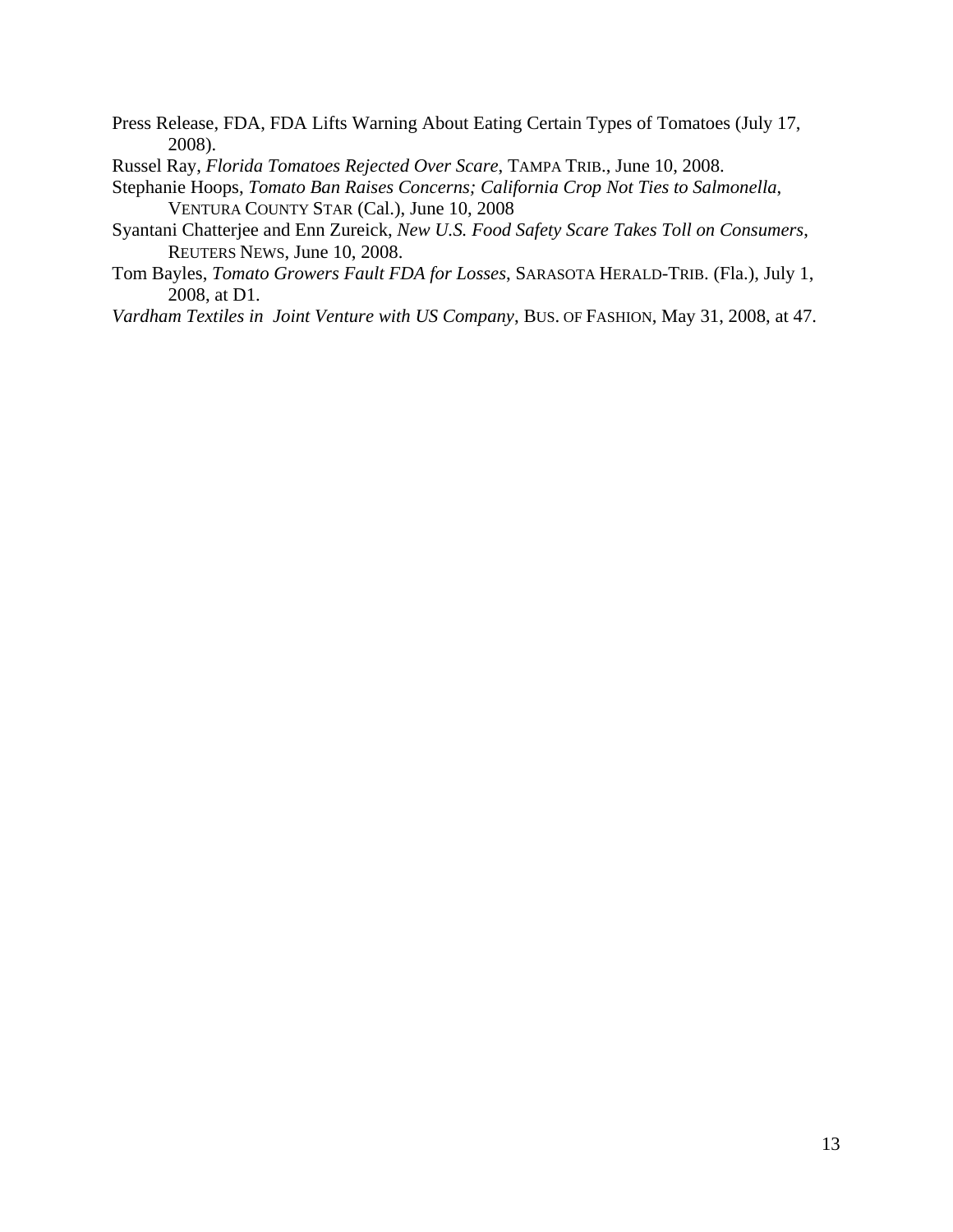# **VIII. Tables**

Table 1: Primary NYSE-listed Public Companies involved in the Tomato Industry

### **Food Processing Food Retail Restaurants**

Campbell Soup Company (CPB) SYSCO Corporation (SYY) McDonald's (MCD) B&G Foods (BGS) Supervalu (SVU) Burger King Holdings (BKC) Archer Daniels Midland (ADM) Safeway (SWY) Yum! Brands (YUM) Kraft Foods (KFT) Weis Markets (WMK) CKE Restaurants (CKR)<br>
H. J. Heinz Company (HNZ) Ruddick Corporation (RDK) Wendy's Arby's Group ( H. J. Heinz Company (HNZ) Ruddick Corporation (RDK) Wendy's Arby's Group (WEN) Unilever (UN) <br>
ConAgra Foods (CAG) <br>
Wal-Mart (WMT) <br>
Wal-Mart (WMT) <br>
Dominos (DPZ) ConAgra Foods (CAG) Wal-Mart (WMT) Smithfield Foods (SFD) Target (TGT) Darden Restaurants (DRI) Fresh Del Monte Produce (FDP) BJ's Wholesale (BJ) Del Monte Foods Company (DLM) Hormel Foods Corporation (HRL)